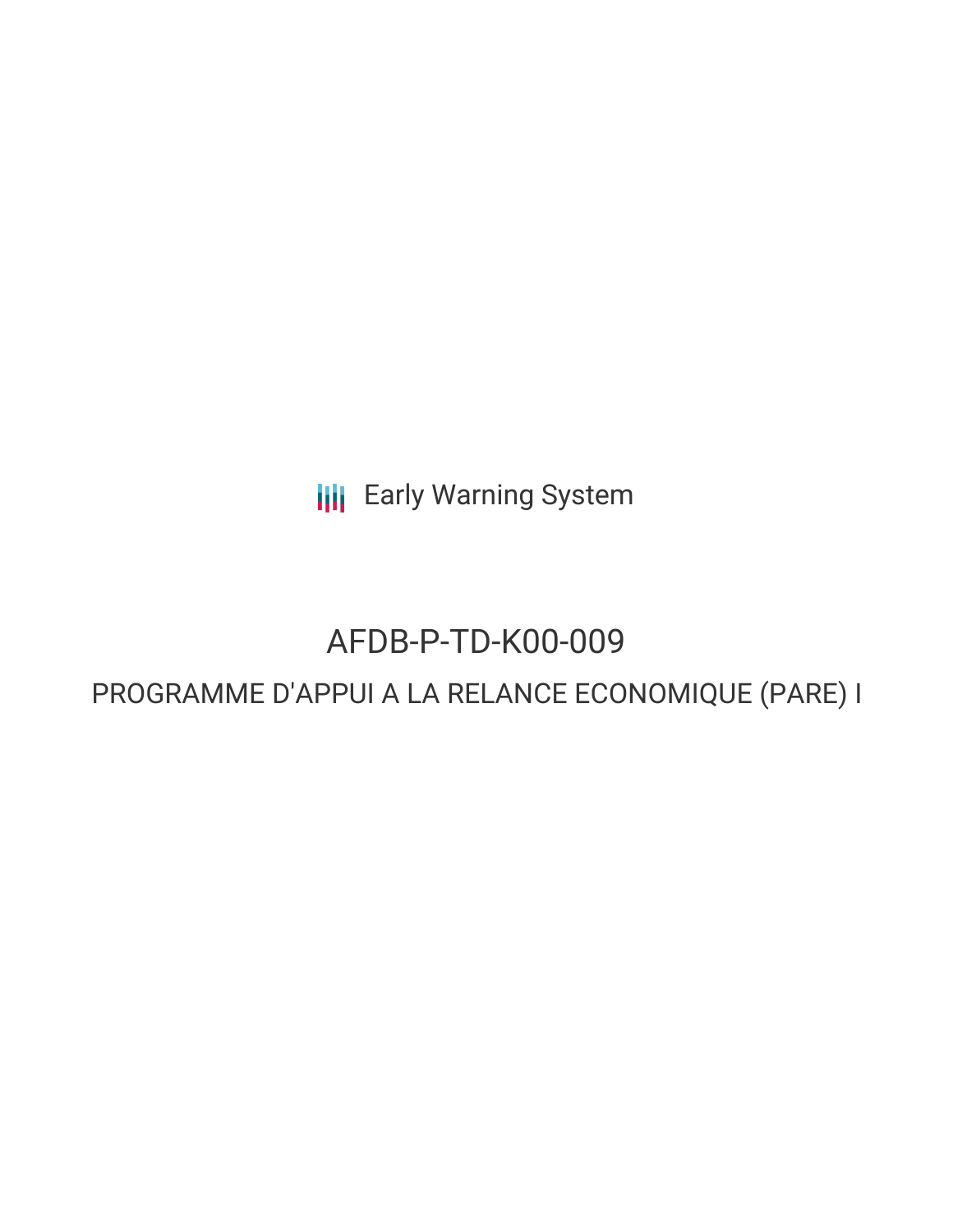

## **Quick Facts**

| <b>Countries</b>               | Chad                                                     |
|--------------------------------|----------------------------------------------------------|
| <b>Financial Institutions</b>  | African Development Bank (AFDB)                          |
| <b>Status</b>                  | Approved                                                 |
| <b>Bank Risk Rating</b>        |                                                          |
| <b>Voting Date</b>             | 2018-10-31                                               |
| <b>Borrower</b>                | Implementing Agency: MINISTERE DES FINANCES ET DU BUDGET |
| <b>Sectors</b>                 | Finance                                                  |
| <b>Investment Amount (USD)</b> | $$10.75$ million                                         |
| <b>Project Cost (USD)</b>      | $$10.75$ million                                         |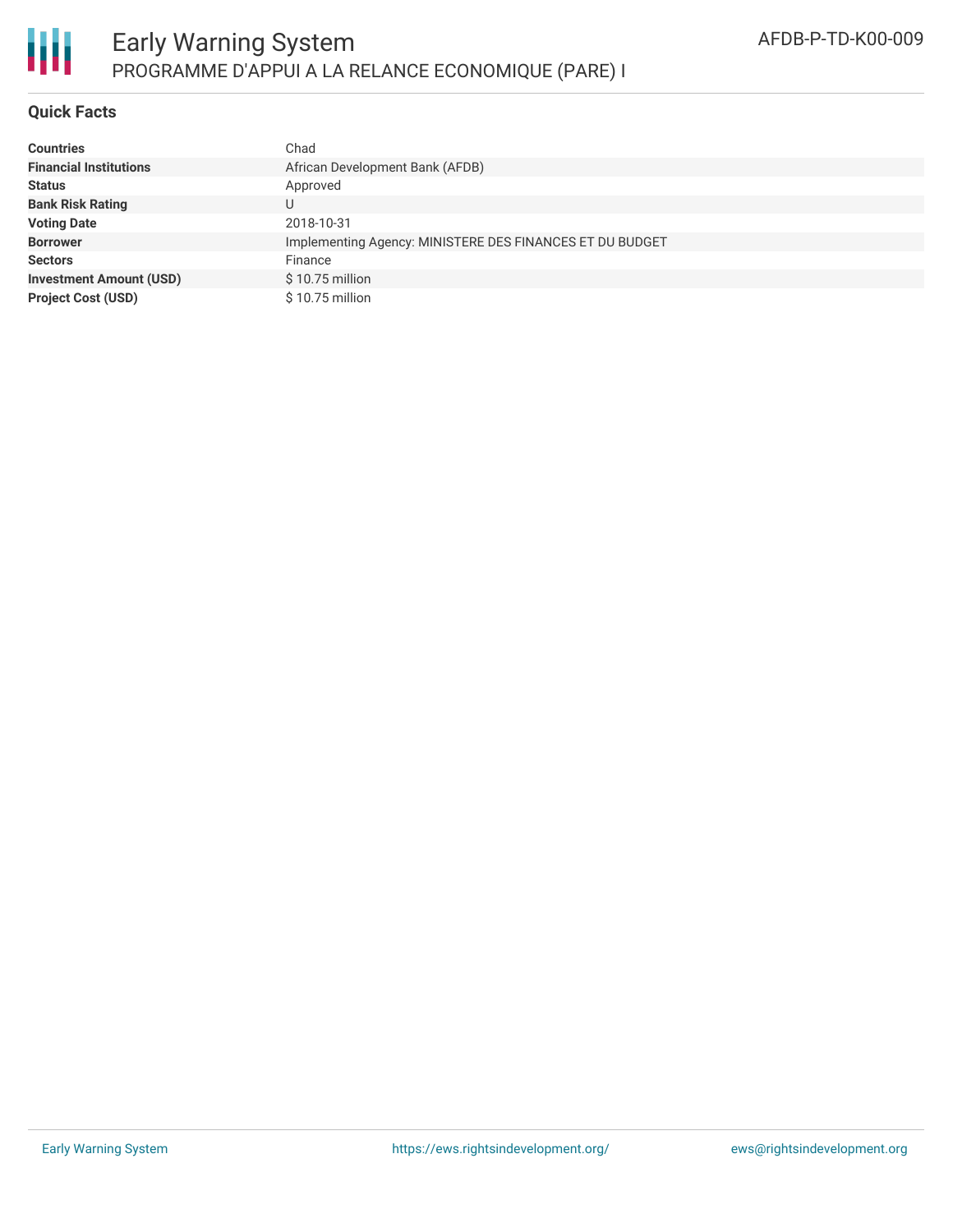

## **Project Description**

No project information available at the time of disclosure.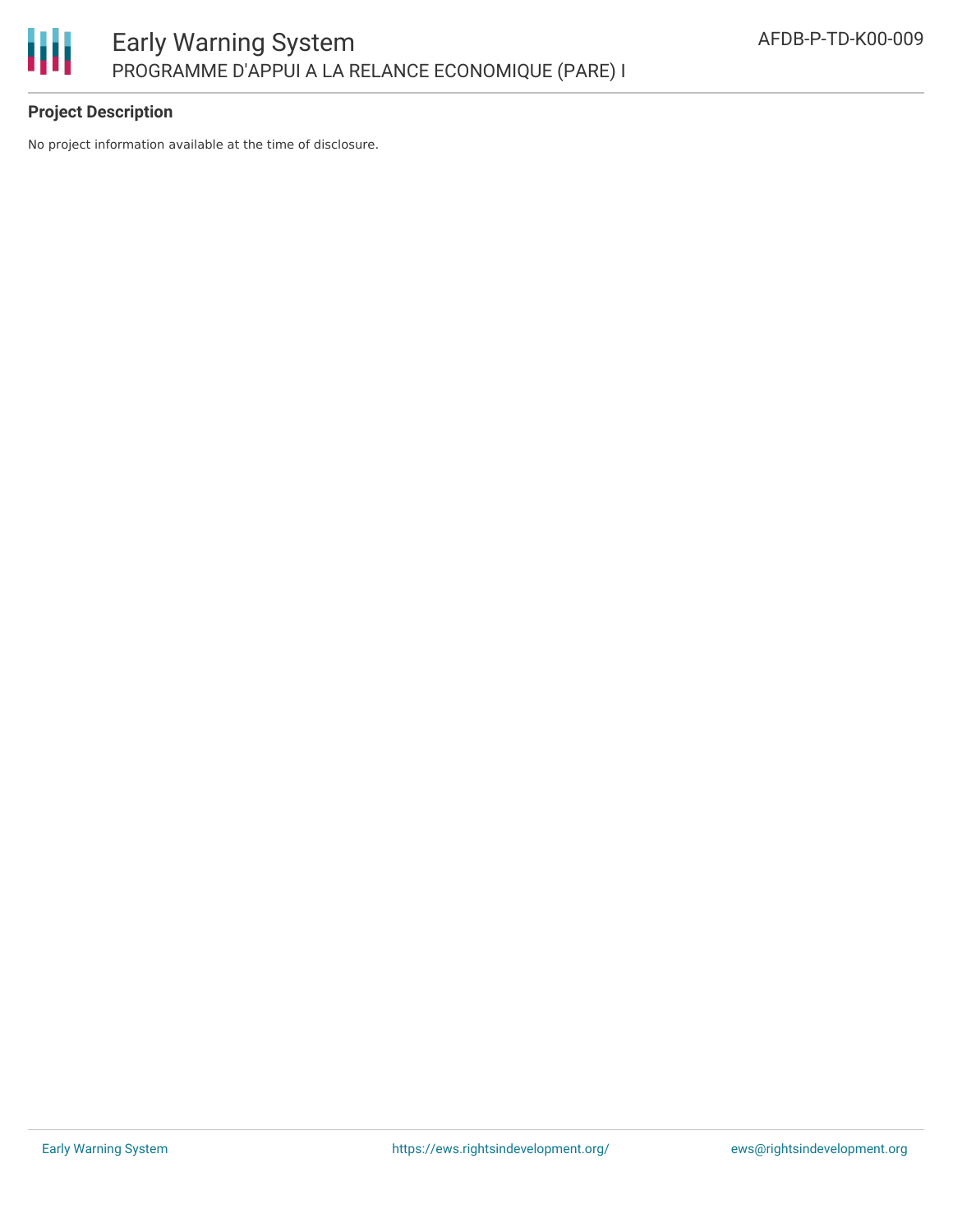

#### **Investment Description**

African Development Bank (AFDB)

**Total cost**: 15000000 **Currency**: UAC

**Source(s) of financing**

**ADF**: 15000000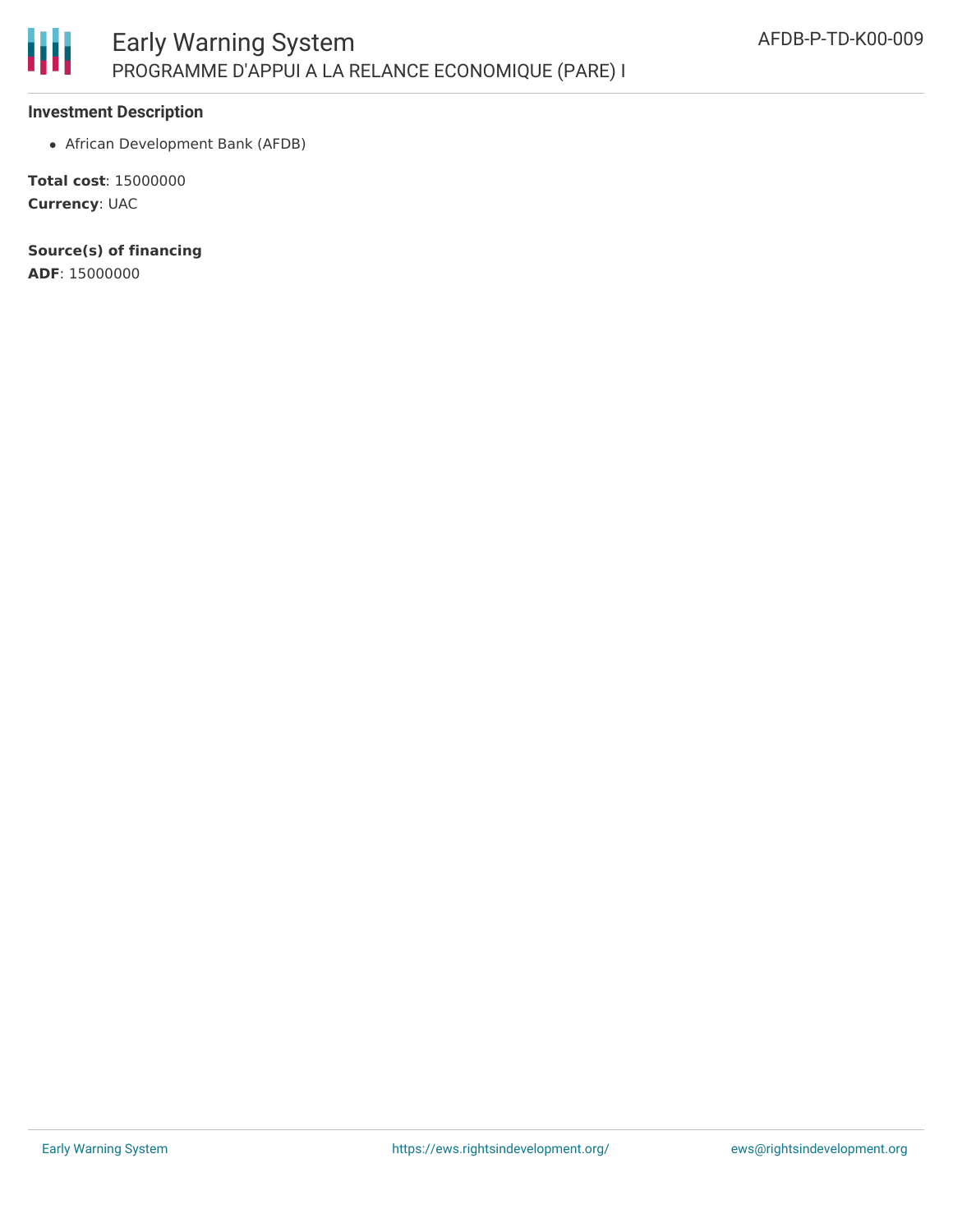

#### **Contact Information**

**Task Manager**: LAKOUE DERANT Regis, ECGF / no contact details provided at the time of disclosure

#### ACCOUNTABILITY MECHANISM OF AfDB

The Independent Review Mechanism (IRM), which is administered by the Compliance Review and Mediation Unit (CRMU), is the independent complaint mechanism and fact-finding body for people who have been or are likely to be adversely affected by an African Development Bank (AfDB)-financed project. If you submit a complaint to the IRM, it may assist you by either seeking to address your problems by facilitating a dispute resolution dialogue between you and those implementing the project and/or investigating whether the AfDB complied with its policies to prevent environmental and social harms. You can submit a complaint electronically by emailing crmuinfo@afdb.org, b.kargougou@afdb.org, b.fall@afdb.org, and/or s.toure@afdb.org. You can learn more about the IRM and how to file a complaint at https://www.afdb.org/en/independent-review-mechanism/.